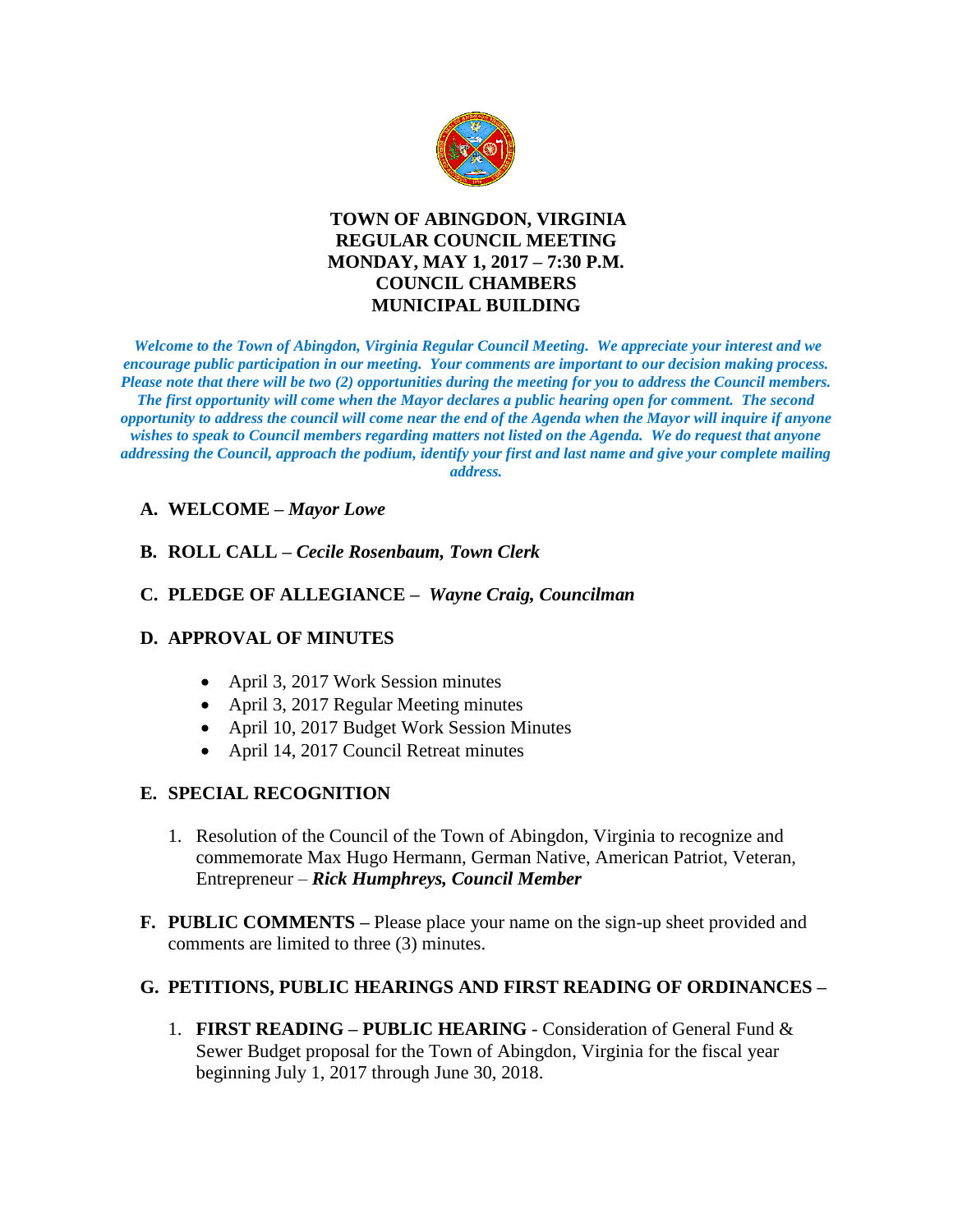Council Agenda May 1, 2017 Page Two

#### **H. SECOND READINGS -** *None*

### **I. CONSIDERATION OF BIDS –**

- 1. Consideration of guardrail installation, repair and replacement services bids **–** *John Dew, Director of Construction/Public Services*
- 2. Consideration of bids for tennis court repairs and repainting at North Church Street *Kevin Worley, Director of Parks and Outdoor Recreation*

### **J. REPORTS FROM THE TOWN MANAGER/ASSISTANT TOWN MANAGER**

### **K. RESOLUTIONS**

- 1. A Resolution of the Council of the Town of Abingdon, Virginia declaring support for the Virginia Department of Transportation's proposed modifications to the Exit 19 Project Update on Resolution for Exit 19 Smart Scale (formerly known as HB2) project modification – *John Dew, Dir. of Construction/Public Services*
- 2. A Resolution of the Council of the Town of Abingdon, Virginia to Provide Benefits in the Virginia Retirement System Equivalent to those provided for State Police Officers of the Department of the State Police as Set Out in Section 51.1-138 of the Code of Virginia, 1950, as amended – *Stacey Reichler, Dir. of Human Resources*

#### **L. OLD BUSINESS or MATTERS NOT COVERED AT WORK SESSION**

#### **M. APPOINTMENTS TO BOARDS AND COMMITTEES**

- 1. Planning Commission
- $\triangleright$  Appointment to fill the unexpired term of Maggie Costello who is not able to complete her appointment

*If Council so desires, Closed Session pursuant to the Code of Virginia, 1950, as amended, Section 2.2-3711(A)(1) for the purpose of considering applications to fill the position on the Planning Commission.* 

# **N. COUNCIL MEMBER REPORTS**